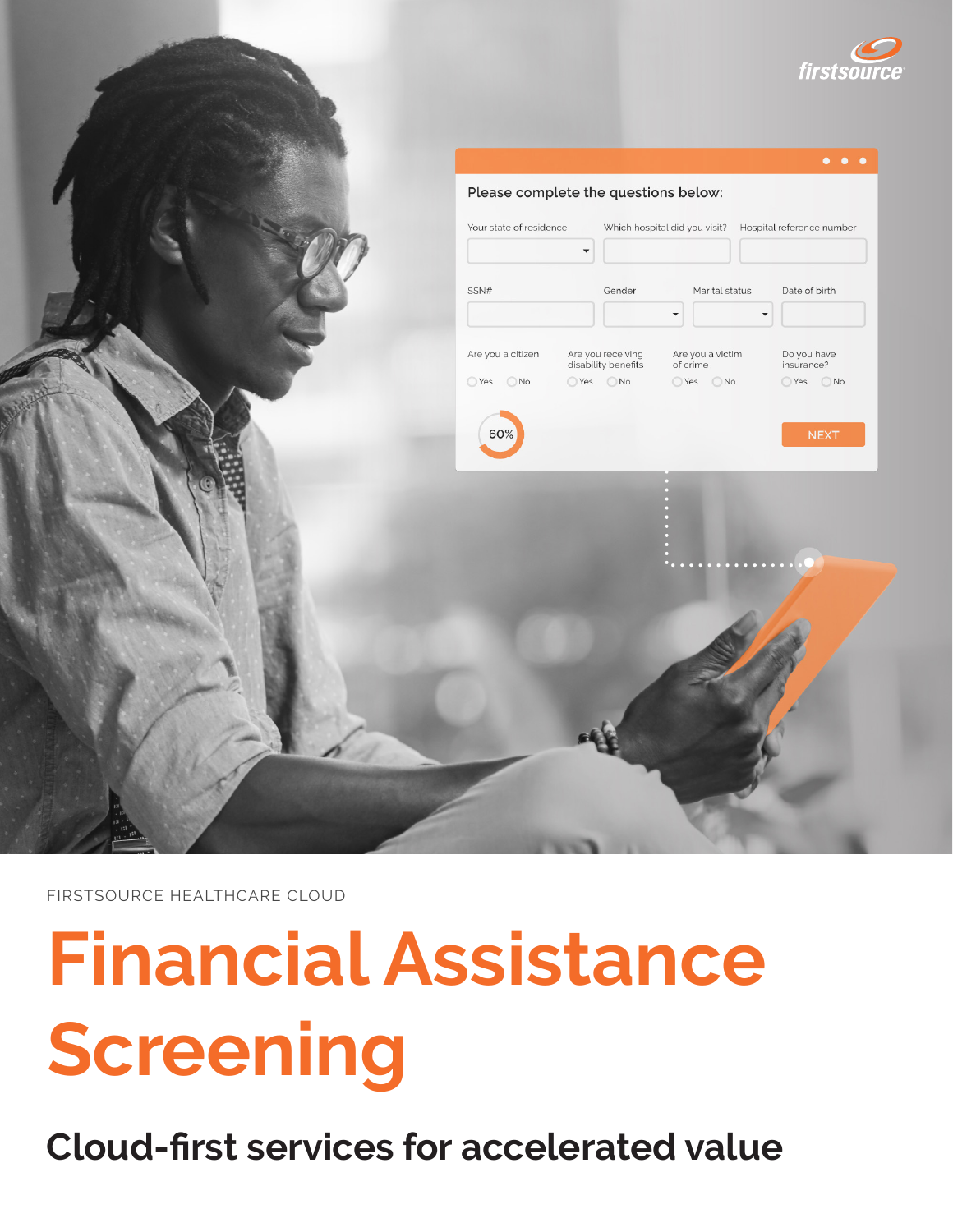

Patients are increasingly responsible for a larger proportion of healthcare costs. High co-pays and significant out-ofpocket costs are making healthcare unaffordable – even for those with health coverage.

12.5% of US adults aged 19 to 64 were uninsured while 43.4% of the same age group were underinsured as of June 2020.

Rural patients are likely to be more uninsured or underinsured as compared to other population groups. They depend heavily on alternative funding sources to cover their medical bills. So do rural hospitals – they need to help their patients identify potential funding sources to ensure financial viability.

Many uninsured and underinsured patients with limited credit history are unwilling to navigate the charity care process, leaving Providers struggling to determine patient eligibility.



# **Financial Assistance Screening Services over the cloud**

**Firstsource Healthcare Cloud: Financial Assistance Screening Services,** help underinsured and uninsured patients digitally navigate government and charity care and enroll in eligible programs.

The digital portal enables patients to log in and answer eligibility screening questions – at a time of their convenience and from their own device. Our representatives follow up with qualified patients via telephone, as needed, for full screening.

# **Key benefits**

The cloud-first solution simplifies and accelerates the financial assistance process for both hospitals and patients. It help you achieve **higher screening rates – 95% inpatient, 60% outpatient, and 95.5% ED inpatient and outpatient.** Additional benefits include:



Patient quickly engaged in the screening process



Increased efficiency, accuracy and staff productivity





Predictable and automated workflow Enhanced experienced and patient satisfaction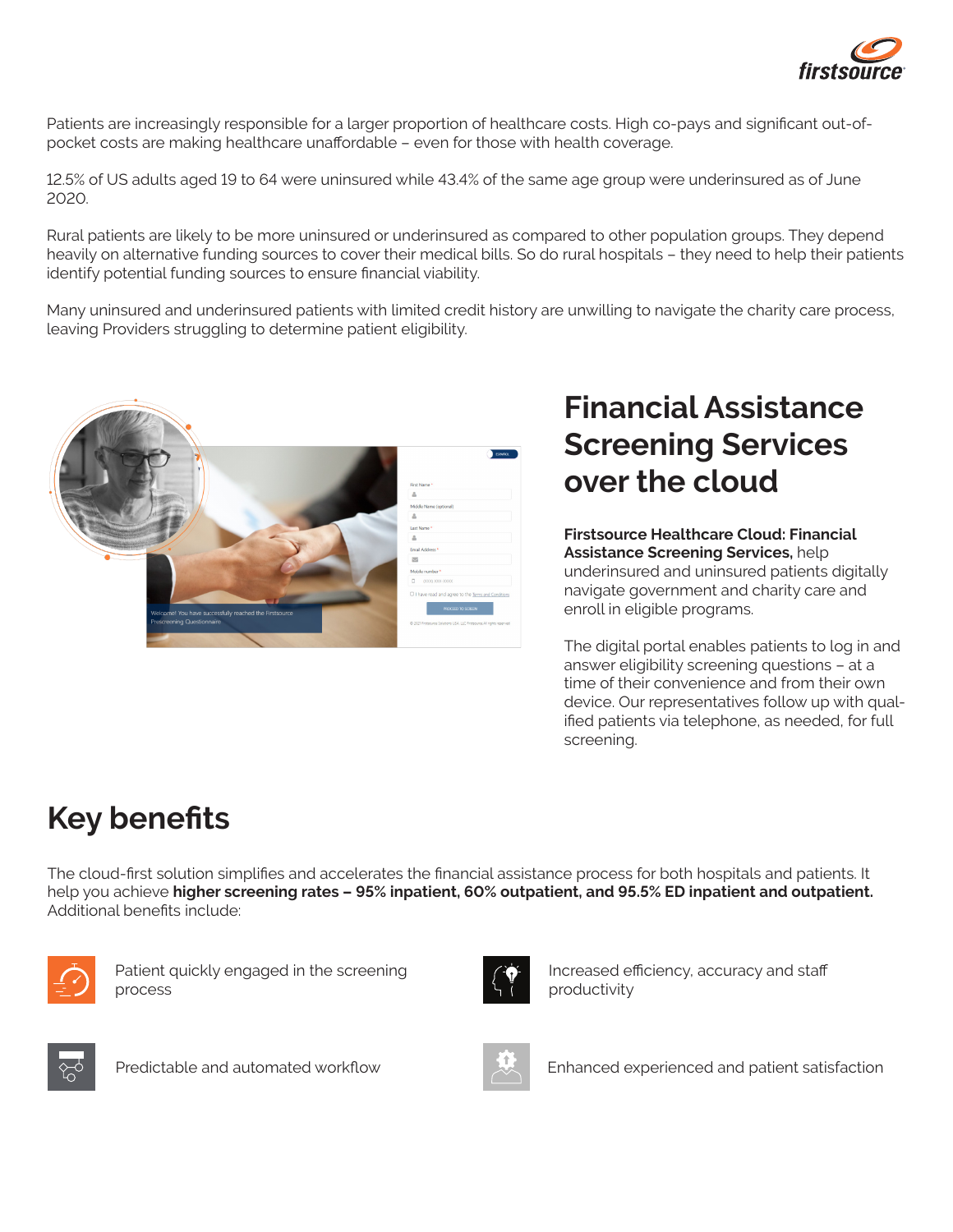

## **Solution features**

Our Financial Assistance Screening Services enable Hospital Registrars to text our Patient Portal link to patients identified as self-pay. The link also provides an option to print and mail a 'Screening Letter or Postcard' to patients

The link takes patients through a set of screening questions. The questions gather data around demographics, insurance/Medicare and disability benefits, state residency, family member details, gross income, assets and expenses.

Based on the information collected, it rules out a patient's ability to pay their account in full or make payment arrangements.

It then checks if the patient is eligible for a county, state or federal program. If the patient is deemed ineligible, the solution assists them with filing for your hospital's financial assistance program.

#### **How does it work**